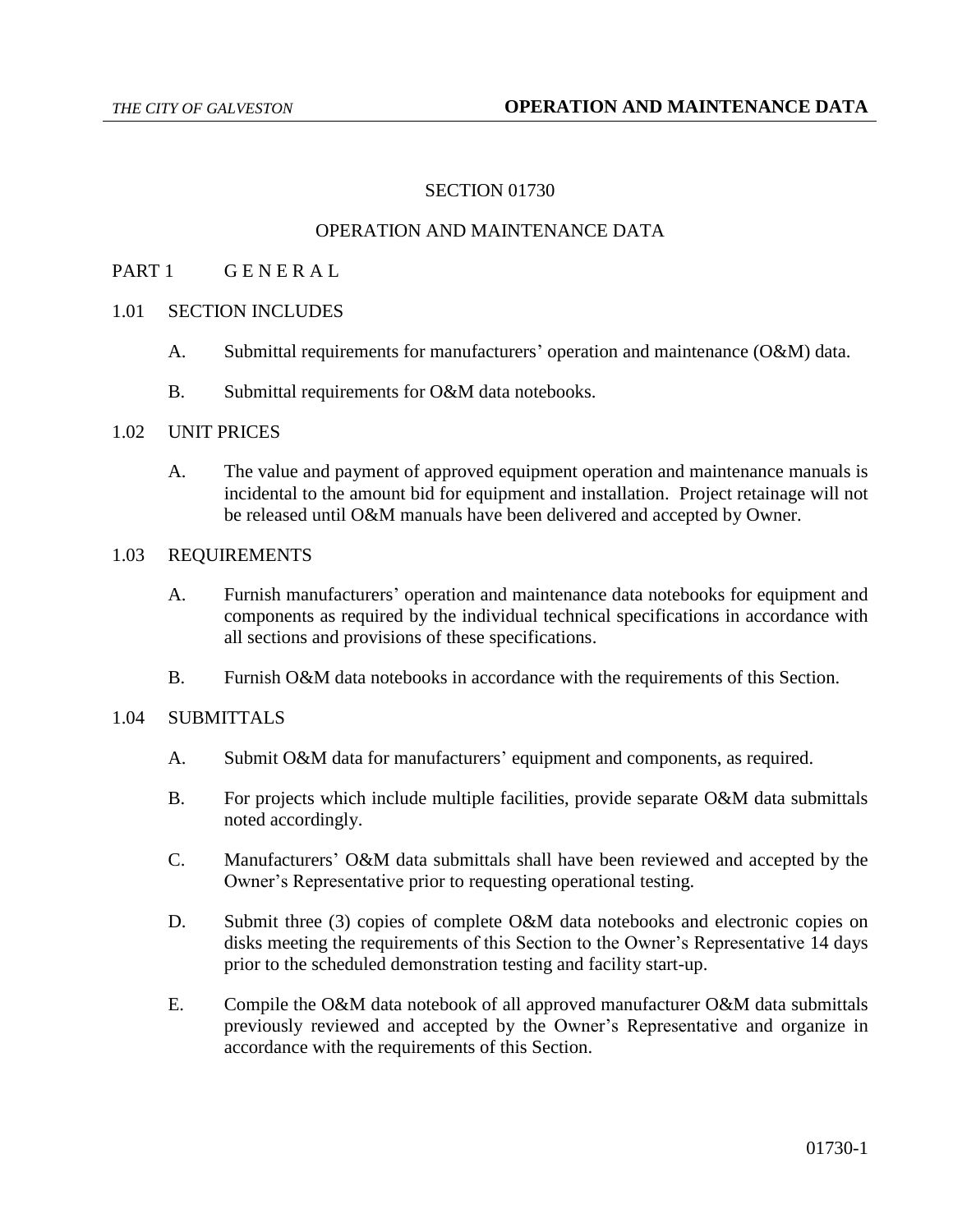F. Incorporate revisions or additional data required for the O&M data notebook, due to system start-up and demonstration testing, and resubmit as a condition of final payment.

# 1.05 O&M DATA

- A. For each product or system: list names, addresses, e-mail addresses and telephone numbers of suppliers and service representatives, including local source of supplies and replacement parts.
- B. Product Data: Mark each sheet to clearly identify specific products and component parts, and data applicable to installation. Delete inapplicable information.
- C. Drawings: Supplement product data to illustrate relations of component parts of equipment and systems, to show control and flow diagrams.
- D. Text: As required to supplement product data. Provide logical sequence of instructions for each procedure, incorporating manufacturer's instructions.
- E. Warranties, Guarantees and Bonds: Bind in a copy of each.

## 1.06 O&M REQUIREMENTS

- A. For each item of equipment and each system include a description of unit or system and component parts. Identify function, normal operating characteristics, and limiting conditions. Include function, normal operating characteristics, and limiting conditions. Include performance curves where applicable, with engineering data and tests, and complete nomenclature and commercial number of replaceable parts.
- B. Data submitted on equipment shall include complete maintenance instructions (including preventive and corrective maintenance) and parts lists in sufficient detail to facilitate ordering replacements.
- C. Operating Procedures: Include start-up, and normal operating instructions and sequence. Include regulation, control, stopping, shut-down, and emergency instructions.
- D. Provide servicing and lubrication schedule, and list of lubricants required. Crossreference lubricants to products offered by at least three major lubricant suppliers. Note lubrication points on Drawings.
- E. Include manufacturer's printed operation and maintenance instructions.
- F. Include sequence of operation by controls manufacturer.
- G. Provide original manufacturer's parts list, illustrations, assembly drawings, and diagrams, and diagrams required for maintenance.